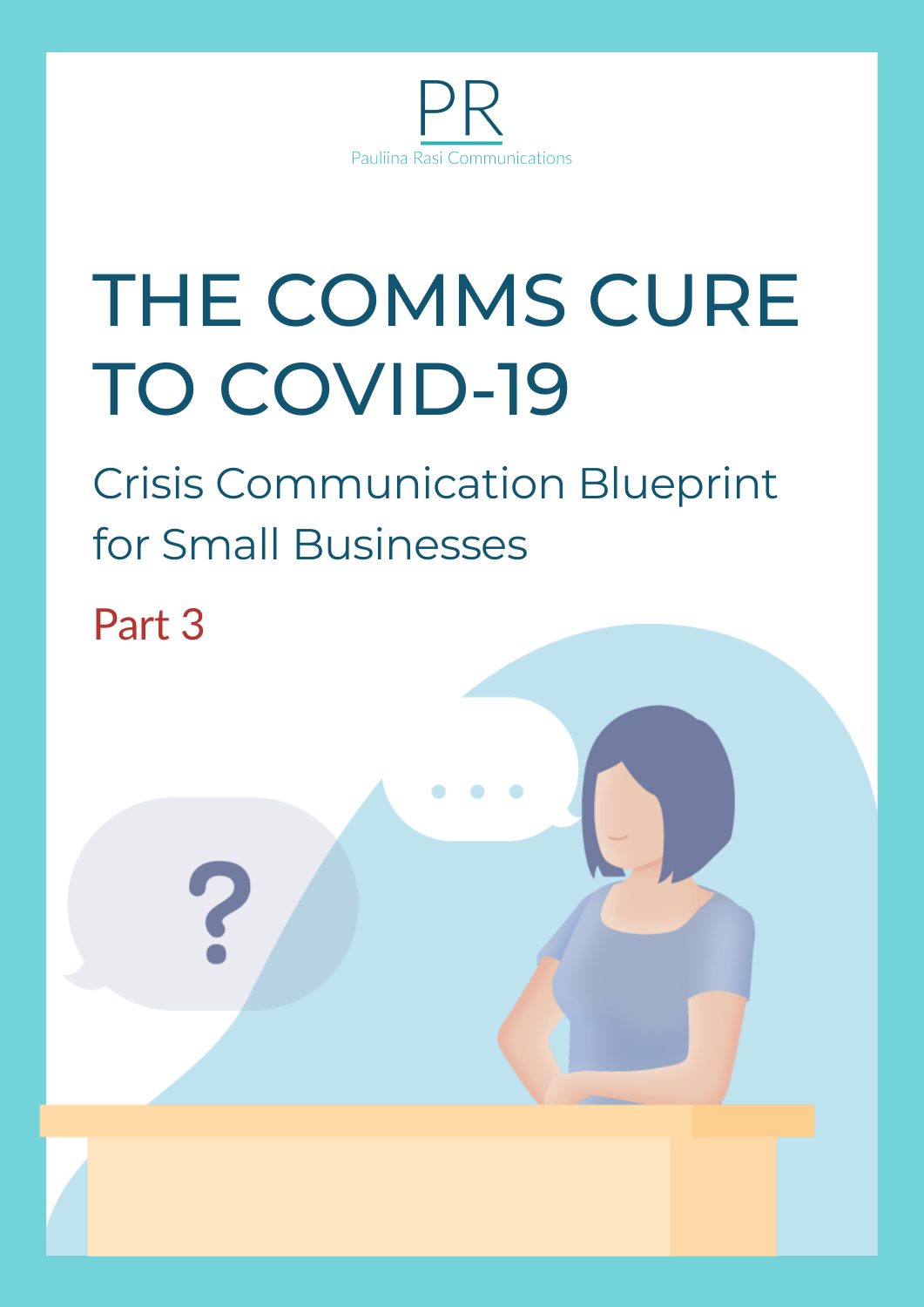# 3 COMMUNICATIONS FAQ'S DURING COVID-19

Find out the answers to the most commonly asked questions of business owners and/or solopreneurs during this turbulent time, in this third part of the Content Series "The Comms Cure to Covid-19".



### CAN I KEEP SELLING OR PROMOTING MY PRODUCTS AND SERVICES AT THIS TIME?  $\begin{bmatrix} 1 & 0 \\ 0 & 0 \end{bmatrix}$

Yes, you can! Your clients or a target group may still need what you offer, now more than ever. You just need to be more careful with what you say and with your tone. Try to test it with a few close contacts before posting it for a larger audience.

## **2** WHAT SHOULD I DO IF MY BUSINESS IS STRUGGLING NOW?

Don't just disappear, instead be honest about your situation. You can also provide other valuable and relevant information in the meantime. Continuing to communicate will help you stay in your clients' mind.



# **3** SHOULD I TAKE ADVANTAGE OF THIS CRISIS AND PROMOTE AGGRESSIVELY? SHOULD I TAKE ADVANTAGE OF THIS

Trust your instinct on what is best for your brand. Figure out new angles of presenting, or creative offers, and don't do anything that makes you feel uneasy.